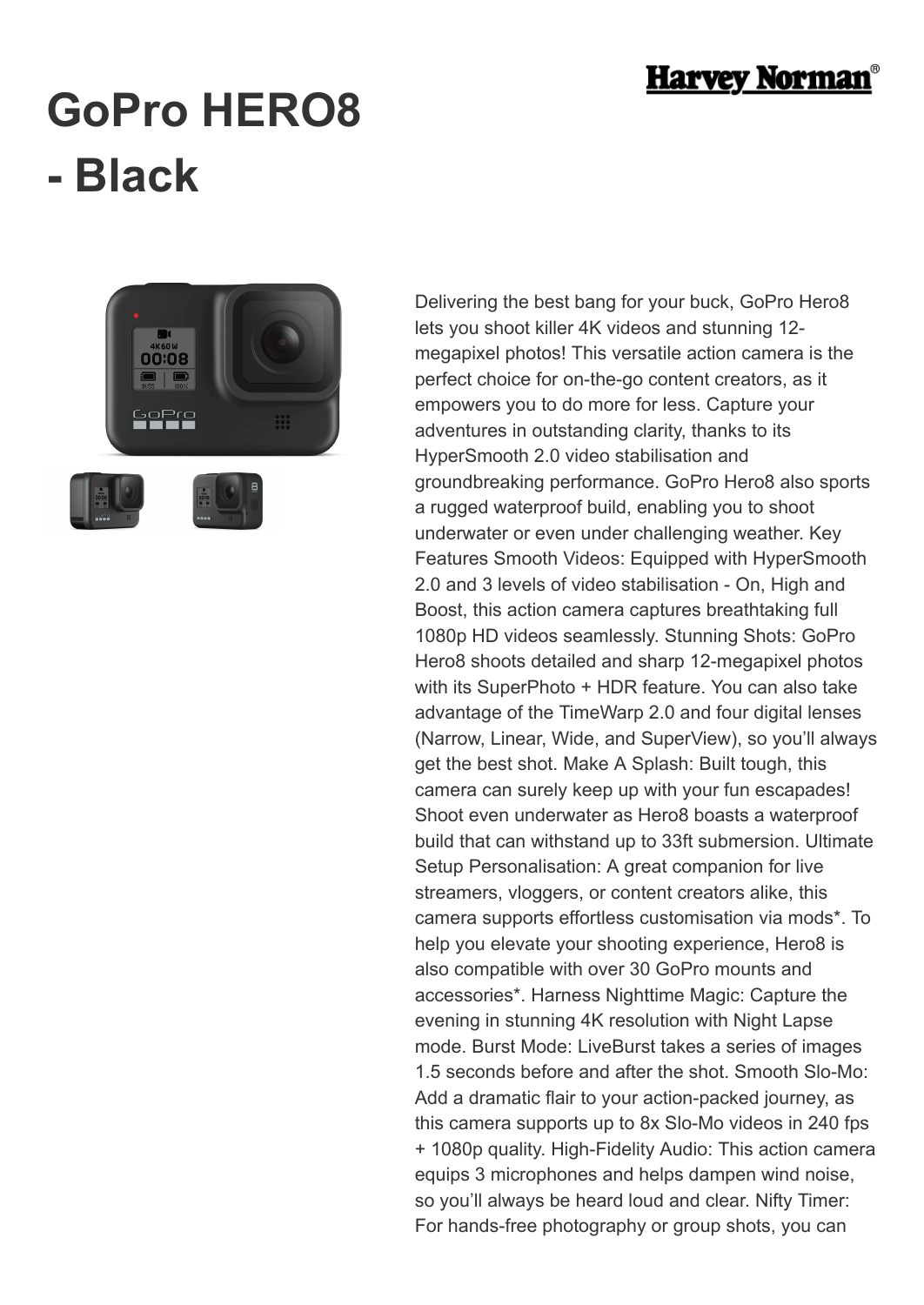use the convenient 3/10-second timer functions. Quik App: By downloading the Quik app on your smartphone, you can view all of your favourite shots in one place. It offers straightforward yet powerful tools, letting you edit, share, and manage your media library even while on the move. \*Mods and GoPro accessories are sold separately.

## **Features**

**All Product Details**

**Product Type**

**Brand** GoPro Action Cameras

**Camera Features**

**MegaPixels** 12 MP **Image Stabilization Digital Memory Card Type** microSD **Screen / Display Size** 2"

**Camera Exposure Control**

| <b>ISO Sensitivity</b> | 100 to 6400 in Auto Mode   |
|------------------------|----------------------------|
| <b>Shutter Speed</b>   | 1/16000 - 1 Second (Video) |

**Video Features**

|                     | 3840 x 2160p at 24/25/30/50/60 |
|---------------------|--------------------------------|
|                     | fps, 2704 x 1520p at           |
|                     | 24/25/30/50/60/100/120 fps,    |
|                     | 1920 x 1440p at                |
| <b>Video Format</b> | 24/25/30/50/60/100/120 fps     |
|                     | (MP4), 1280 x 960p at          |
|                     | 100/120/200/240 fps (MP4),     |
|                     | 1280 x 720p at 50/60/200/240   |
|                     | fps $(MP4)$                    |
| <b>Timelapse</b>    | TimeWarp 2.0 Video             |